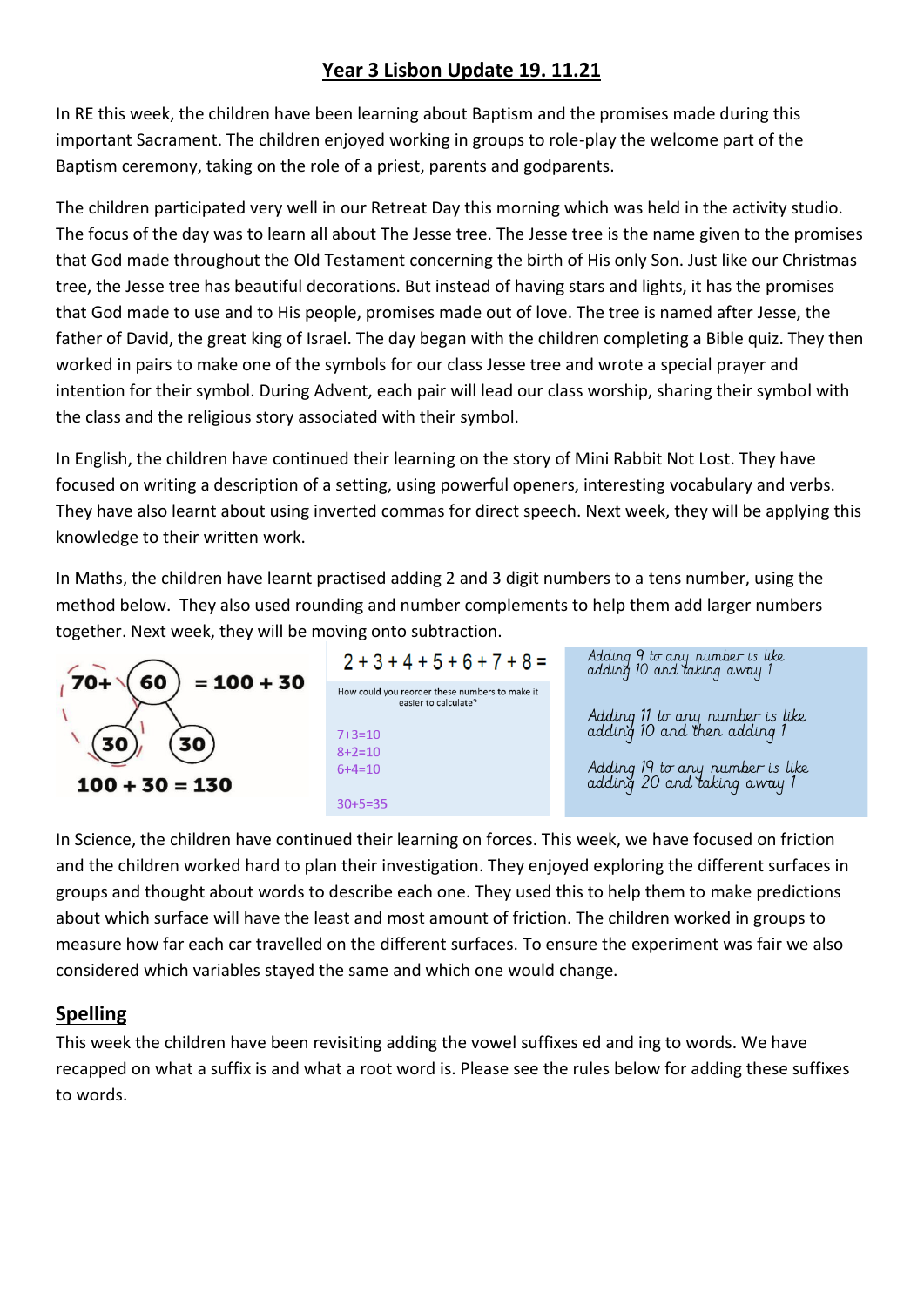Vowel suffix spelling rules<br>When you add suffixes beginning with vowel letters you either:

• do nothing, just add the suffix sort sorted sorting<br>(These words end in two consonants)

· drop e and add the suffix (Y2) dance, dancing, danced

• change  $y$  to  $i$  and add the suffix - Guinge y w i and dad the say is<br>This is for words where the word ends with a consonant followed by a<br>y and only for -ea) (Y2)

reply, replying, replied<br>copy, copying, copied; but play, playing, played, because play ends in a vowel + y.

### **Homework**

For homework this week, the children have been given a maths activity to complete on addition using compensation, which the children have learnt about this week. As we are still waiting for Teams to be updated, this has been sent out on a sheet with their maths homework book. Please complete the work in the maths book and not on the sheet.

### **Messages**

- As the weather is now getting colder, can you please ensure that your child has a pair of light grey jogging bottoms for outdoor games in their PE kit. Please label these with your child's name.
- Your child can bring in some 'spares' clothing which can be worn at lunchtime when playing sports outside, so that their uniform doesn't get dirty, e.g. a pair of tracksuit bottoms and a jumper. These can be sent into school in a labelled plastic bag.
- A reminder that **no earrings** should be worn in school and long hair needs to be tied up.
- Reading books and your child's homework diary should be in their bag every day.

# **Diary Dates**

• Friday 26<sup>th</sup> November- Occasional Day- School closed

# **5 Ways to Wellbeing**



Do one kind thing for someone each day.